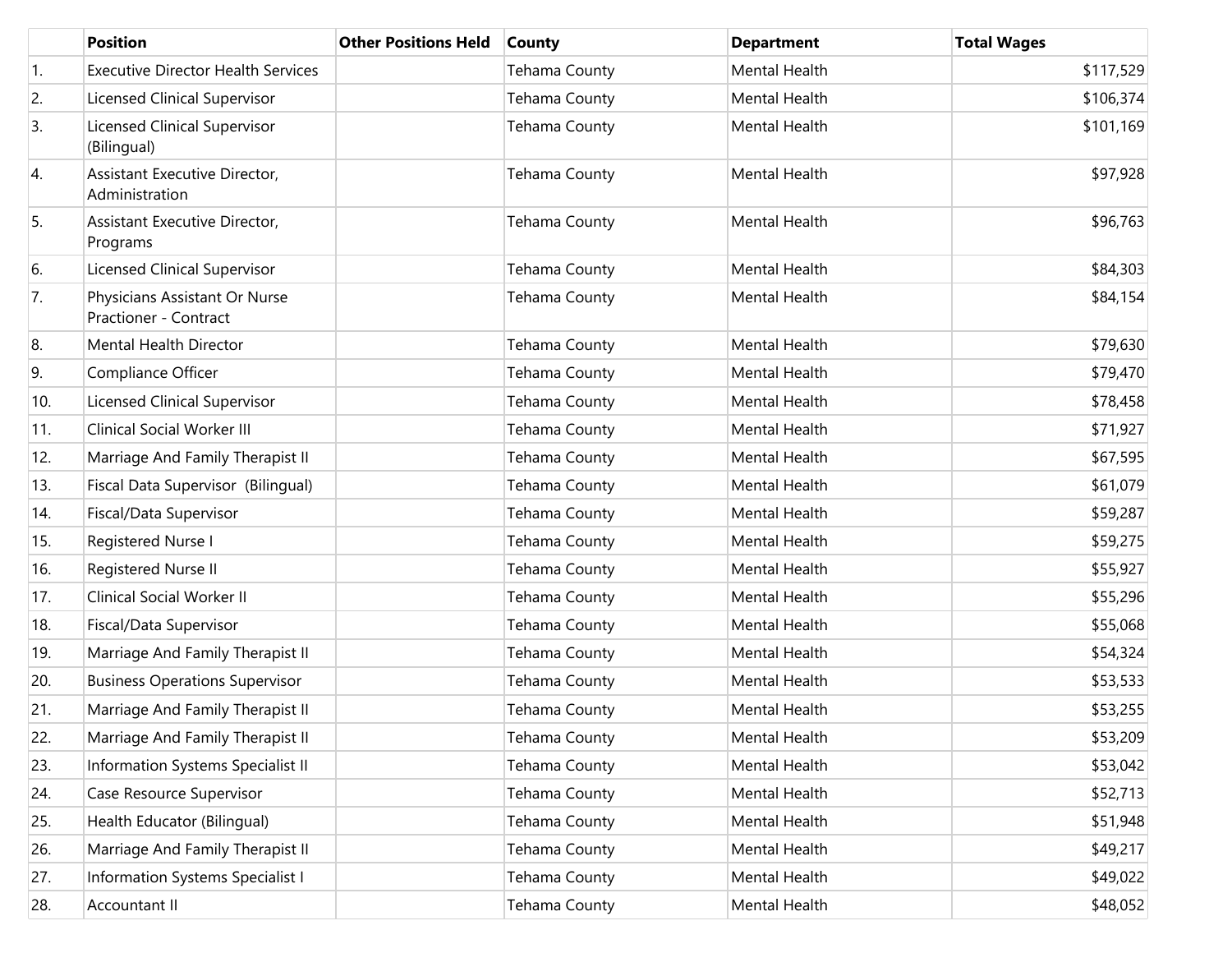| 29. | <b>Quality Assurance Manager</b>     | Tehama County | <b>Mental Health</b> | \$46,621 |
|-----|--------------------------------------|---------------|----------------------|----------|
| 30. | Marriage And Family Therapist II     | Tehama County | <b>Mental Health</b> | \$44,919 |
| 31. | Case Resource Specialist II          | Tehama County | Mental Health        | \$43,606 |
| 32. | Case Resource Specialist II          | Tehama County | Mental Health        | \$43,606 |
| 33. | Administrative Assistant             | Tehama County | Mental Health        | \$42,518 |
| 34. | Marriage And Family Therapist II     | Tehama County | Mental Health        | \$41,984 |
| 35. | <b>Accounting Technician III</b>     | Tehama County | Mental Health        | \$40,442 |
| 36. | Case Resource Specialist II          | Tehama County | Mental Health        | \$40,234 |
| 37. | Case Resource Specialist II          | Tehama County | Mental Health        | \$39,483 |
| 38. | Case Resource Specialist I           | Tehama County | Mental Health        | \$39,448 |
| 39. | Case Resource Specialist I           | Tehama County | Mental Health        | \$39,333 |
| 40. | <b>Accounting Technician III</b>     | Tehama County | Mental Health        | \$39,257 |
| 41. | Administrative Assistant             | Tehama County | Mental Health        | \$39,216 |
| 42. | Case Resource Specialist I           | Tehama County | Mental Health        | \$39,166 |
| 43. | Facilities Maintenance Technician II | Tehama County | Mental Health        | \$39,043 |
| 44. | Clinical Social Worker I             | Tehama County | <b>Mental Health</b> | \$38,978 |
| 45. | Case Resource Specialist II          | Tehama County | Mental Health        | \$38,925 |
| 46. | Psychiatric Aide II                  | Tehama County | Mental Health        | \$37,726 |
| 47. | Administrative Secretary III         | Tehama County | Mental Health        | \$37,127 |
| 48. | Psychiatric Aide II                  | Tehama County | Mental Health        | \$36,998 |
| 49. | <b>Accounting Technician III</b>     | Tehama County | Mental Health        | \$36,967 |
| 50. | Psychiatric Aide II                  | Tehama County | Mental Health        | \$35,750 |
| 51. | Administrative Secretary II          | Tehama County | Mental Health        | \$34,573 |
| 52. | <b>Accounting Technician II</b>      | Tehama County | Mental Health        | \$33,111 |
| 53. | <b>Accounting Technician II</b>      | Tehama County | Mental Health        | \$33,111 |
| 54. | Psychiatric Aide II                  | Tehama County | Mental Health        | \$32,344 |
| 55. | <b>Consumer Support Worker</b>       | Tehama County | Mental Health        | \$32,176 |
| 56. | Psychiatric Aide II                  | Tehama County | Mental Health        | \$30,623 |
| 57. | <b>Accounting Technician II</b>      | Tehama County | Mental Health        | \$30,397 |
| 58. | Office Assistant II (Bilingual)      | Tehama County | Mental Health        | \$29,874 |
| 59. | Office Assistant II                  | Tehama County | Mental Health        | \$29,279 |
| 60. | Office Assistant II (Bilingual)      | Tehama County | Mental Health        | \$28,628 |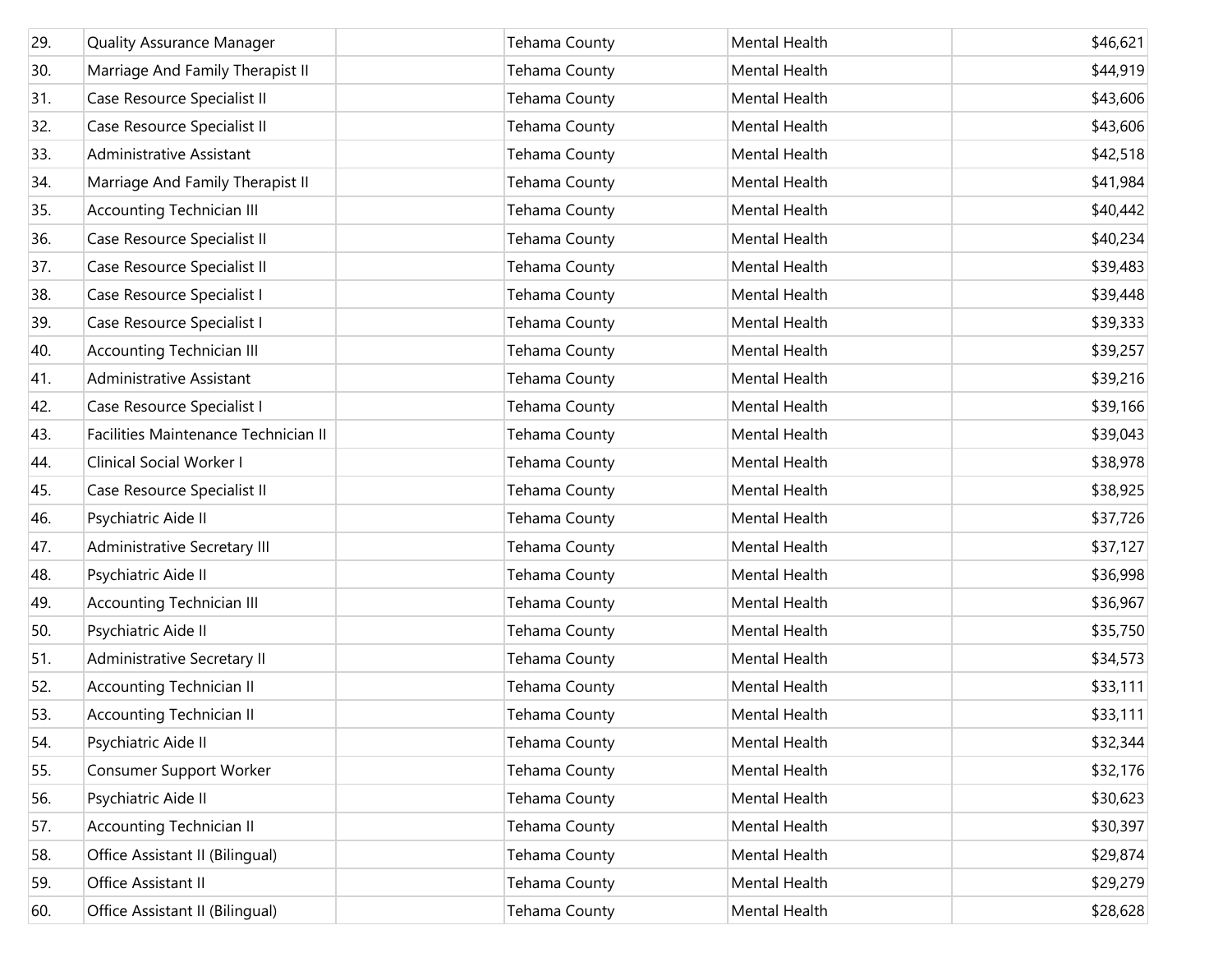| 61. | Consumer Support Worker                                                                            | Tehama County        | Mental Health        | \$28,487 |
|-----|----------------------------------------------------------------------------------------------------|----------------------|----------------------|----------|
| 62. | Marriage And Family Therapist II                                                                   | Tehama County        | Mental Health        | \$28,114 |
| 63. | Office Assistant II                                                                                | Tehama County        | Mental Health        | \$27,735 |
| 64. | Psychiatric Aide II                                                                                | Tehama County        | Mental Health        | \$26,557 |
| 65. | Office Assistant II (Bilingual)                                                                    | <b>Tehama County</b> | Mental Health        | \$26,460 |
| 66. | Case Resource Specialist II                                                                        | Tehama County        | Mental Health        | \$26,040 |
| 67. | Office Assistant III                                                                               | <b>Tehama County</b> | Mental Health        | \$26,011 |
| 68. | Office Assistant II                                                                                | Tehama County        | Mental Health        | \$25,527 |
| 69. | Institutional Licensed Vocational<br>Nurse II Or Licensed Psychiatric<br>Technician II             | Tehama County        | <b>Mental Health</b> | \$23,122 |
| 70. | Institutional Licensed Vocational<br>Nurse II Or Licensed Psychiatric<br>Technician II             | Tehama County        | <b>Mental Health</b> | \$23,053 |
| 71. | <b>Accounting Technician II</b>                                                                    | Tehama County        | <b>Mental Health</b> | \$22,373 |
| 72. | <b>Accounting Technician II</b>                                                                    | Tehama County        | Mental Health        | \$21,002 |
| 73. | Psychiatric Aide II                                                                                | <b>Tehama County</b> | Mental Health        | \$19,773 |
| 74. | Licensed Vocational Nurse II /<br>Licensed Psychiatric Technician II                               | Tehama County        | Mental Health        | \$19,307 |
| 75. | Information Systems Specialist II                                                                  | <b>Tehama County</b> | <b>Mental Health</b> | \$18,479 |
| 76. | Psychiatric Aide I                                                                                 | Tehama County        | Mental Health        | \$16,489 |
| 77. | Case Resource Specialist II                                                                        | Tehama County        | Mental Health        | \$16,351 |
| 78. | Office Assistant II                                                                                | Tehama County        | Mental Health        | \$15,065 |
| 79. | Clinical Social Worker III                                                                         | Tehama County        | Mental Health        | \$14,810 |
| 80. | Case Resource Specialist II                                                                        | Tehama County        | Mental Health        | \$14,313 |
| 81. | Institutional Licensed Vocational<br>Nurse II Or Licensed Psychiatric<br>Technician II (Bilingual) | Tehama County        | <b>Mental Health</b> | \$14,059 |
| 82. | Marriage And Family Therapist II                                                                   | <b>Tehama County</b> | Mental Health        | \$13,619 |
| 83. | Psychiatric Aide II                                                                                | Tehama County        | Mental Health        | \$13,579 |
| 84. | Office Assistant II                                                                                | Tehama County        | Mental Health        | \$11,566 |
| 85. | Licensed Vocational Nurse I /<br>Licensed Psychiatric Technician I                                 | Tehama County        | Mental Health        | \$11,177 |
| 86. | Institutional Registered Nurse I                                                                   | Tehama County        | Mental Health        | \$9,921  |